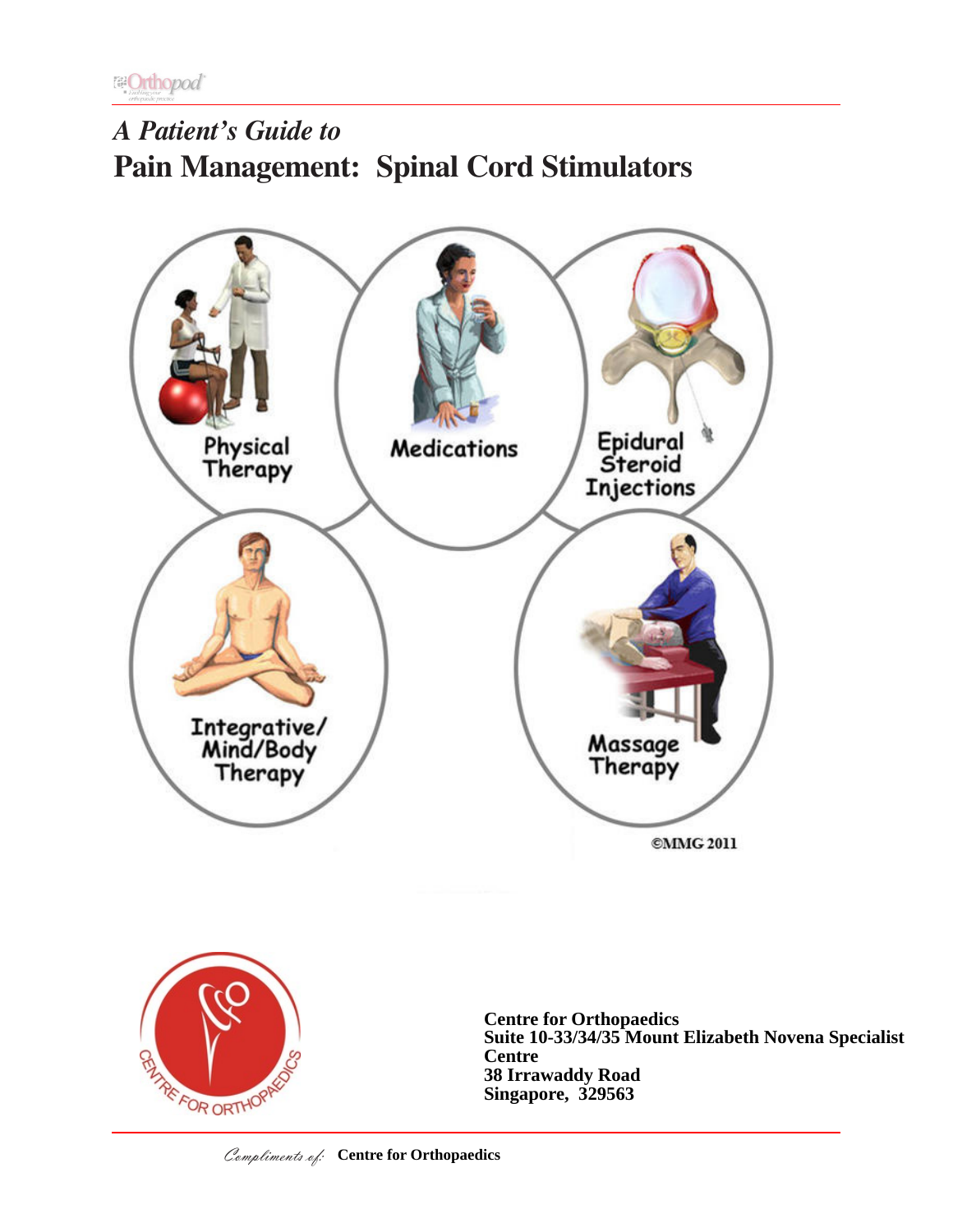**@Orthopod** 

*A Baltimons, diments of fredments. The information should NOT be used in place of a visit with your nedult care provider because of any information you read in this booklet.* DISCLAIMER: The information in this booklet is compiled from a variety of sources. It may not be complete or timely. It does not cover all diseases,<br>physical conditions, ailments or treatments. The information yould NOT be



## **Centre for Orthopaedics**

Please take the time to explore our web office. Discover all we have to offer. We hope you will find the time spent on our website rewarding and informative. Here at the Centre for Orthopaedics, we are dedicated to providing ways for those we serve to access the information needed to make informed decisions about healthcare in orthopaedic and sports medicine.

We encourage you to explore our site and learn more about our practice, staff, facilities and treatment options. Check out the Patient Resources section of our site. You will find educational materials to help you understand orthopaedic problems and what options for treatment are available in our clinic.

The Staff of the Centre for Orthopaedics.



Centre for Orthopaedics Suite 10-33/34/35 Mount Elizabeth Novena Specialist Centre 38 Irrawaddy Road Singapore, 329563 Phone: (65) 6684 5828 Fax: (65) 6684 5829 sharon@cfo.com.sg http://www.cfo.com.sg

*All materials within these pages are the sole property of Medical Multimedia Group, LLC and are used herein by permission. eOrthopod is a registered trademark of Medical Multimedia Group, LLC.*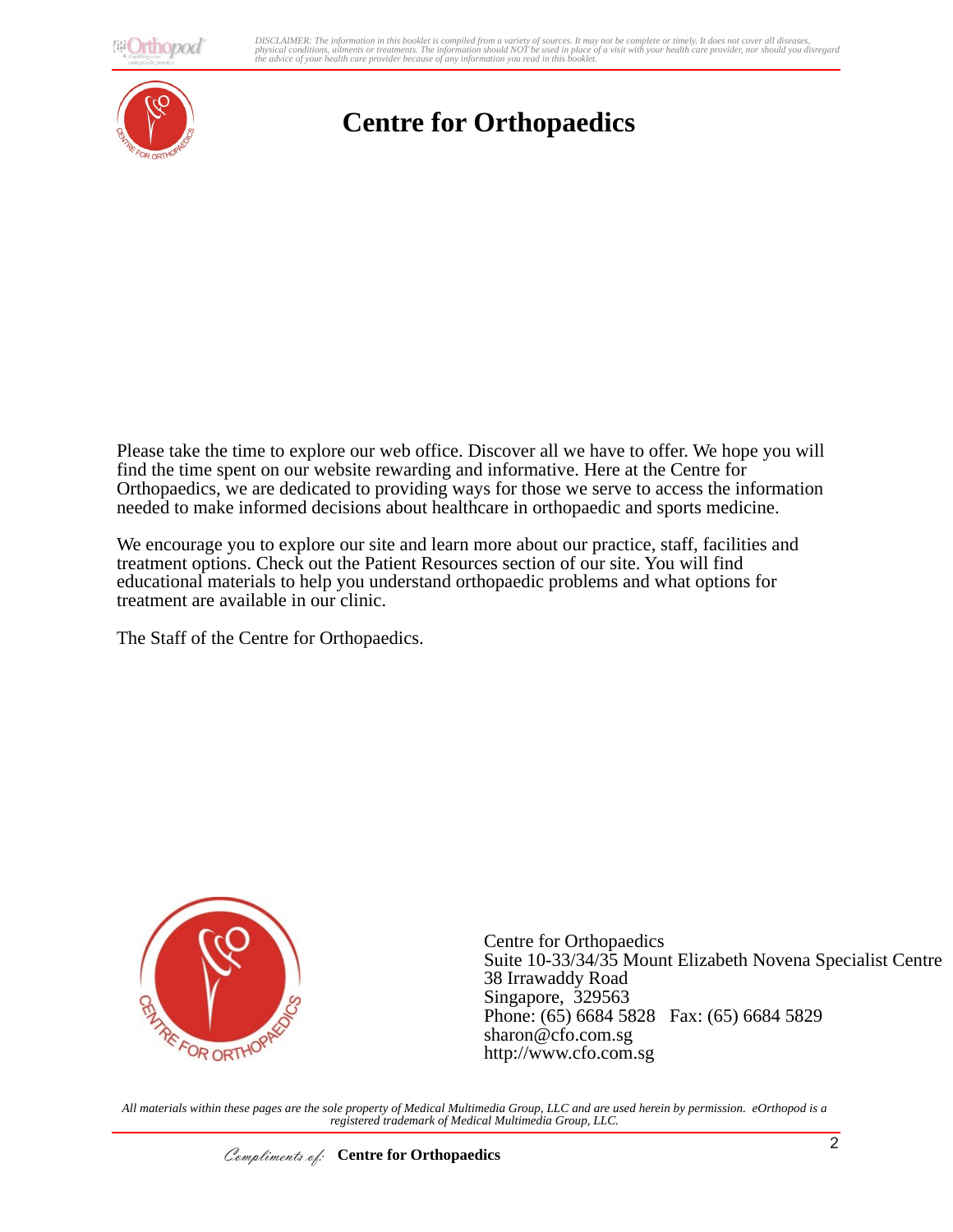

## Introduction

A *spinal cord stimulator*, also called a *dorsal column stimulator*, is an implanted electronic device used to help treat chronic pain. These devices have been in use for the treatment of pain for over 30 years and they continue to improve. The area of medical science responsible for developing these devices is called *neuromodulation*.

The spinal cord stimulator will not cure your pain. But, you should see a reduction in your pain of 50 percent or more if the stimulator procedure is successful. The goal of the spinal cord stimulator is to allow you to be more active and take less pain medication with less pain.

#### **This guide will help you understand**

- **what parts of the spine are involved**
- **what is the surgeon trying to achieve**
- **what the spinal cord stimulator looks like**
- **what happens during surgery**
- **what could go wrong**

## Anatomy

What parts of the spine are involved?

The spine is made up of 24 bones called *vertebrae* that stack on top of one another.



Each vertebrae has a ring of bone that encases and protects the spinal cord. When the vertebra are stacked one on top of the other, these rings of bone create a hollow tube called the *spinal canal*. The *spinal cord* is a tube of nerve cells that create the motor and sensory pathways that link the brain to the body. The spinal cord runs through the spinal canal from the brain to the lower spine. Inside the spinal canal, the spinal cord is covered by a watertight sac called the *dura*. Inside the dura, the spinal cord is bathed by cerebral spinal fluid that cushions and protects the fragile nerve tissue.



In between the vertebrae are *intervertebral discs*. The intervertebral discs cushion the spine and make it flexible. The nerve roots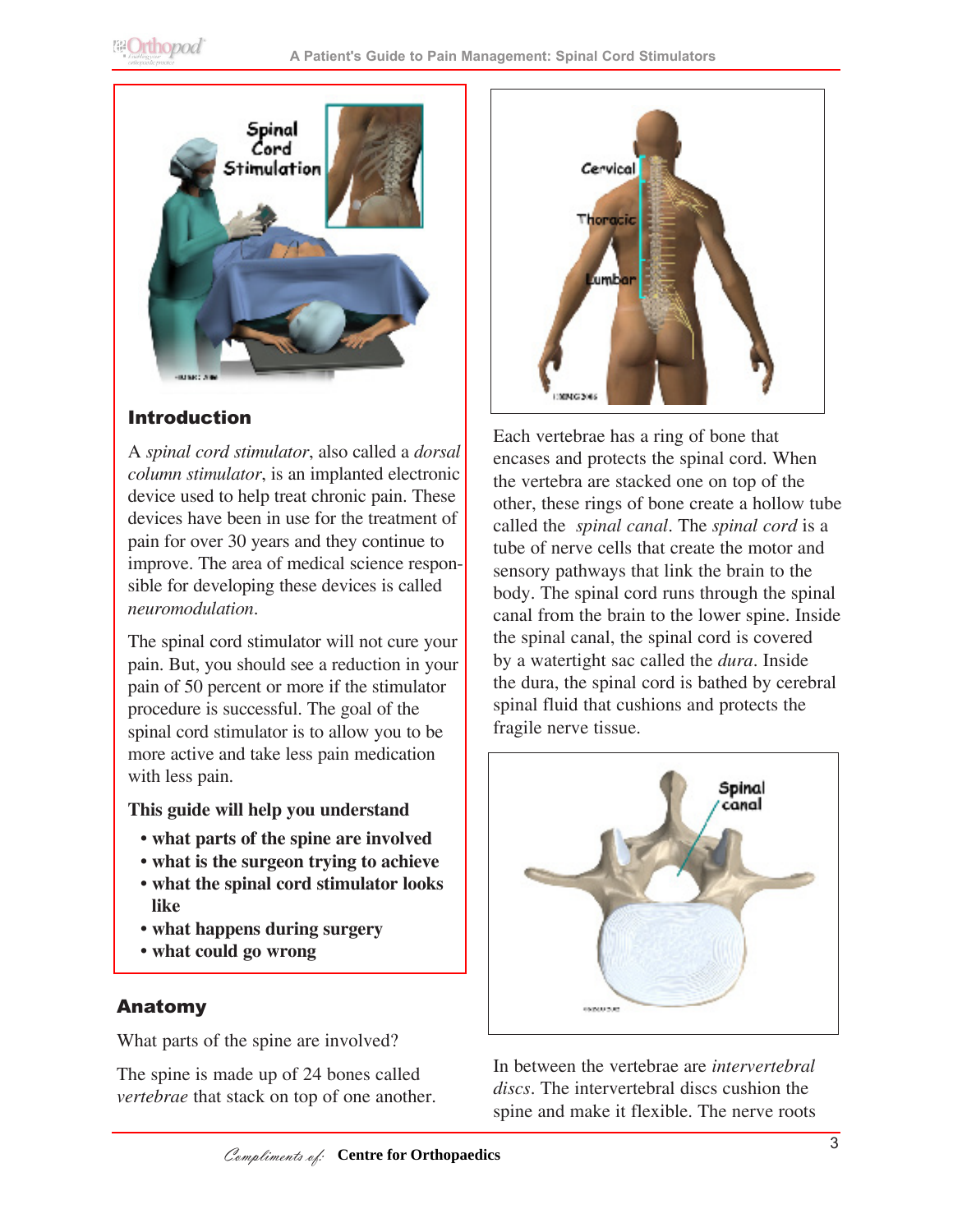exit the spinal canal between the vertebrae. The openings in the spinal canal where the nerve roots exit are called *neuroforamen.* If there is not enough room for the nerve roots to easily travel through these neuroforamen, this can lead to irritation and pressure on the nerves. This may cause symptoms of nerve dysfunction such as burning, pins and needles, and hypersensitivity. Pain from an irritated or pinched nerve root follows a pattern that matches where the nerve travels through the body. In the case of the lower or lumbar spine, these nerves travel into the lower extremities.



Damage to nerves can lead to a specific type of pain called *neuropathic pain*. Neuropathic pain can have many sources, for example: amputation leading to phantom limb pain, diabetes causing peripheral neuropathy, shingles leading to post herpetic neuropathy and injuries leading *chronic regional pain syndrome* (CRPS). When the spinal nerve roots have been damaged due to constant pressure or irritation, this is also considered neuropathic pain. Neuropathic pain is difficult to treat. Medications have not been very effective in relieving this type of pain. Spinal cord stimulation is one technique that pain physicians find helps to reduce the symptoms of neuropathic pain.

## Rationale

What does my surgeon hope to achieve?



Spinal cord stimulation can be thought of as blocking the pain signal as it travels up the spinal cord to the brain. The small stimulator device is similar to a pacemaker and is implanted underneath the skin, usually in the lower abdomen or upper buttock. The device is connected to special electrodes that are positioned over the back of your spinal cord by wires placed inside the spinal canal. The stimulator device delivers an electrical current to the electrodes that interrupts the conduction of the pain signal, replacing the pain with a tingling, or buzzing sensation. The electrical stimulation serves as a distraction and allows your brain to focus on the tingling, often soothing sensation it makes.

Spinal cord stimulation is usually considered when the pain is chronic and severe - and surgery, injections, physical therapy, medications, and other treatments have failed to give enough relief of pain. The spinal cord stimulator will not cure your pain. But you should expect a 50 percent or greater decrease in your pain following successful spinal cord stimulation. This should allow you to be more active, have less pain and need less pain medications.

Spinal cord stimulation has been approved by the Food and Drug Administration (the FDA)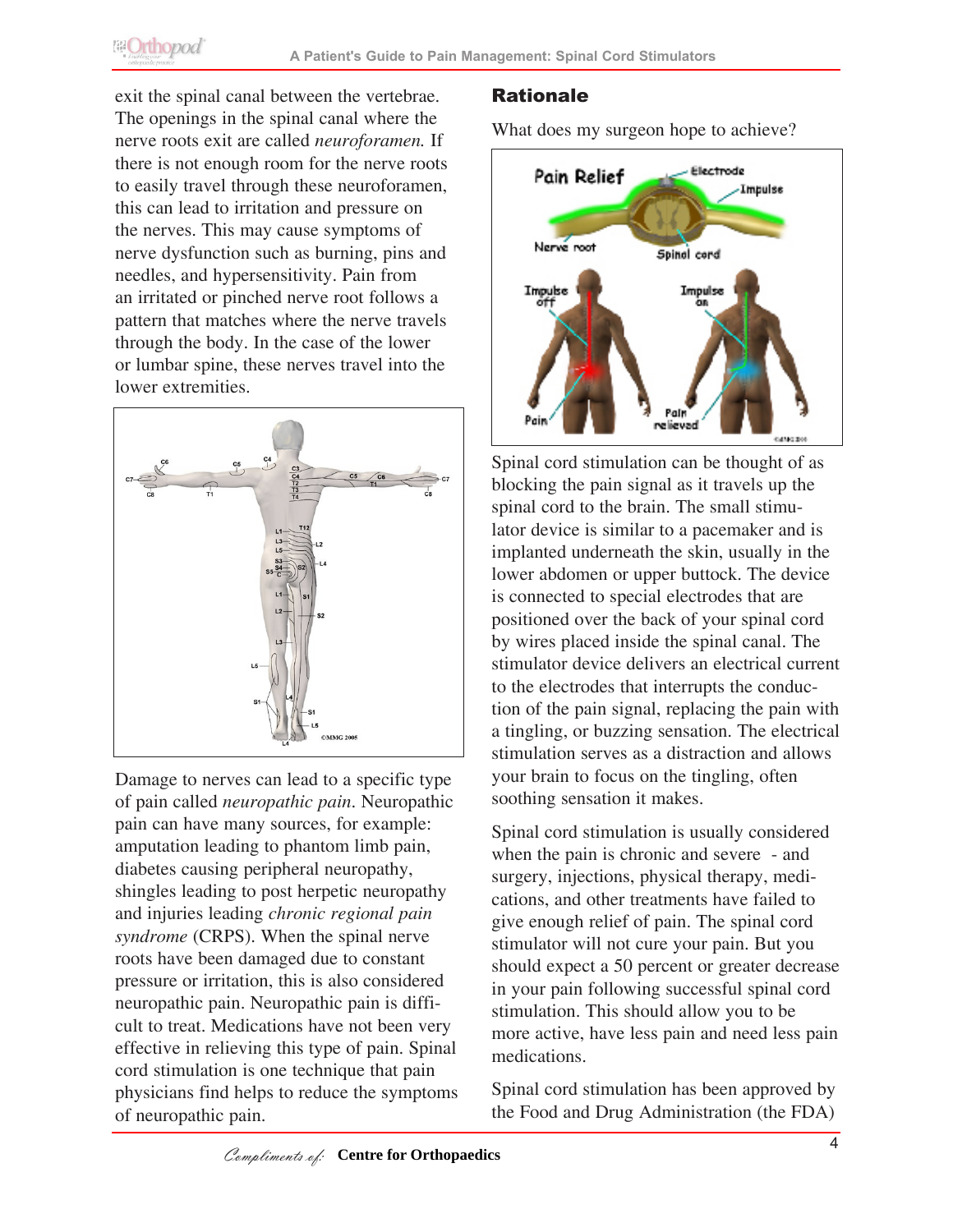for the treatment of chronic intractable pain in the trunk and limbs. It seems to work best for neuropathic pain, the type of pain caused by injury or disease to nerves. It has also been used when there is continued pain into the legs following back surgery. This condition is sometimes called *Failed Back Surgery Syndrome*. Spinal cord stimulation seems to be less helpful for back pain without pain into the legs. Spinal cord stimulation has also been used successfully for reducing pain from chronic regional pain syndrome (sometimes called CRPS), diabetic neuropathy, and vascular insufficiency.

## Preparation

How should I prepare for surgery?

Before having the device implanted, you will be need to undergo both a physical examination and a psychological evaluation.

There are several conditions that would prevent you from being considered a candidate for a spinal cord stimulation.

If you have a pacemaker or cardioverter defibrillator already implanted, the spinal cord stimulator could interfere with this device and cause life threatening problems.

If you have a disease that requires that you take blood thinners you may be at too great a risk for bleeding into the spinal canal from the stimulator electrodes.

If you have any type if active infection, this will increase the risk of infection around the spinal stimulator. If the infection is cured, this contraindication may be removed.

Finally, if you have an untreated substance addiction or significant psychological problems, you may not be considered an appropriate candidate for the spinal cord stimulator until these problems are under optimal control.

To prepare for the procedure your doctor may tell you to remain "NPO" for a certain amount of time before the procedure. This means that you should not eat or drink anything for the specified amount of time before your procedure. This means no water, no coffee, no tea - **not anything**. You may receive special instructions to take your usual medications with a small amount of water. Check with your doctor if you are unsure what to do.

You may be instructed to discontinue certain medications that affect the clotting of your blood several days before the injection. This reduces the risk of excessive bleeding during and after the injection. These medications may include the common Non-Steroidal Anti-Inflammatory Drugs (NSAIDs) such as aspirin, ibuprofen, naproxen and many other medications that are commonly used to treat arthritis. If you are taking any type of blood thinning medication you should let your doctor know. Medications used to prevent strokes, such as Plavix, can also affect blood clotting. These medications usually need to be stopped seven days prior to the procedure.

Wear loose fitting clothing that is easy to take off and put on. You may wish to take a shower the morning of the procedure, using a bactericidal soap to reduce chances of infection. Do not wear jewelry or any type of scented oils or lotions.

## Surgical Procedure

What happens during the procedure?

A surgeon, anesthesiologist, or other doctor who specializes in the treatment of pain does the implanting of the spinal cord stimulator.

The complete spinal cord stimulation procedure is actually done in two stages. In the first stage, called the trial, the electrodes and wires are placed into position in the spinal canal and left protruding through the skin. Think of this as similar to having an IV in your arm. The stimulator device can be connected to these wires and used to control the amount of spinal stimulation. The trial can last up to seven days while you test the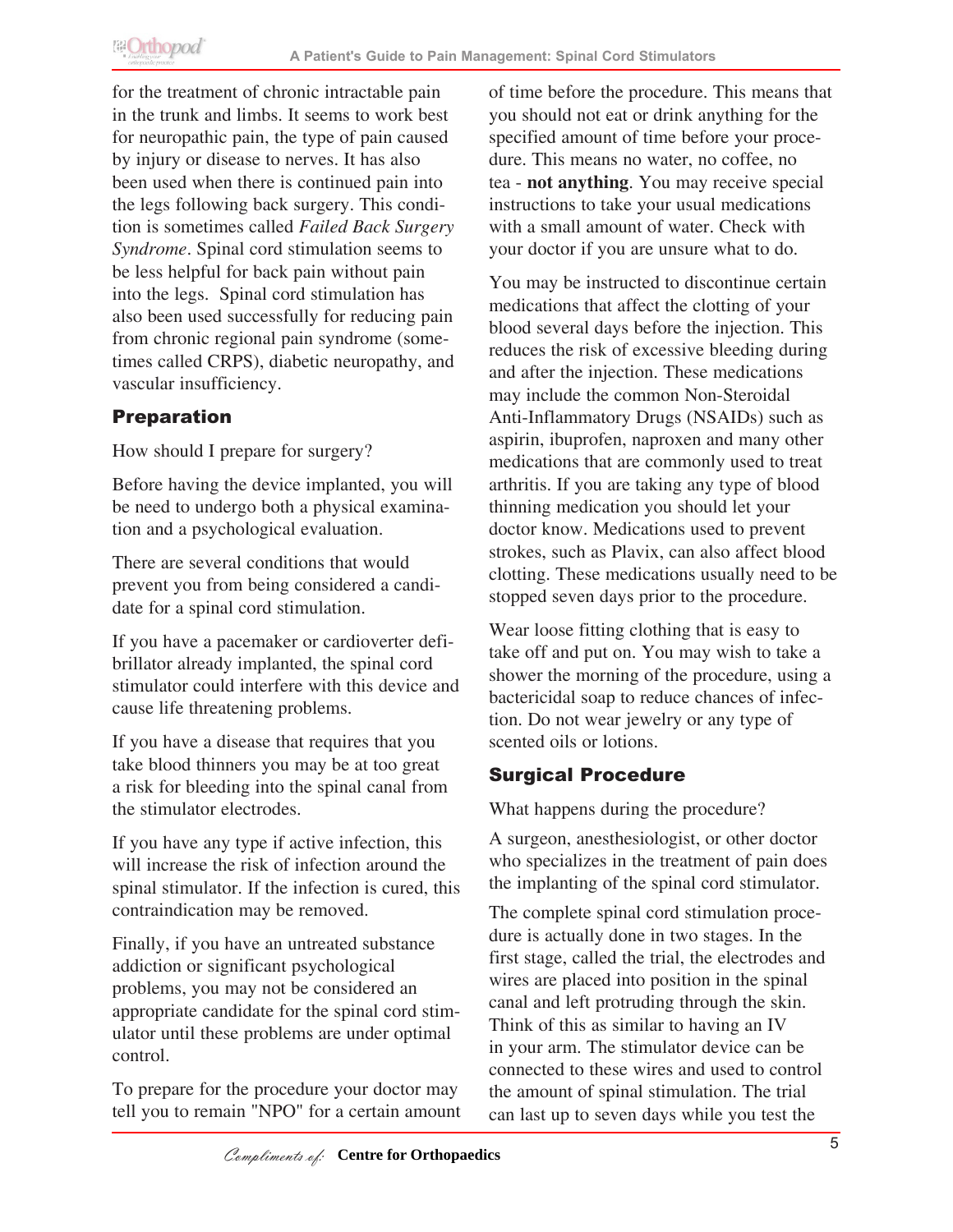

amount of pain relief you get from using the device. If you and your doctor are pleased with the result and both of you consider the trial a success, you will be scheduled to have a second procedure where the device is implanted permanently under the skin. If you and your doctor are not pleased with the result and consider the trail a failure, the wires are removed and nothing remains inside your body. Being able to undergo a trial is one of the great benefits of spinal cord stimulation - you get to give the procedure a test drive before you commit to having the device permanently implanted.



Both the trial implantation and the permanent implantation procedures usually take place in an operating room, either in a hospital or in a same day surgery facility. An operating room is a sterile environment that decreases the risk of infection. Each procedure may last up to three hours. You should be able to go home the same day.

To perform the procedure, you will be given an intravenous sedative to help you relax and a local anesthetic will be used to deaden the area where the wires are inserted. A general anesthetic is not normally used, especially during the procedure for the trial implantation. You will need to be awake so that you can help guide your doctor when adjusting the device in order to provide the best pain relief.



Placement of temporary wires for the trial is a minimally invasive procedure. An epidural needle is placed through the skin and into the spinal canal near the spinal cord. This is done with the help of a special X-ray called *fluoroscopy*. The electrode wires are then inserted through the needle and pushed through the spinal canal until they are in the right position. The wires are then attached to the external stimulator device. Your surgeon will adjust the wires and tune the stimulator. When satisfied with the placement of the wires, a stitch to your skin is used to keep the electrode wires in place for the trial period. You are able to adjust the strength of the electrical stimulation and turn it off and on using the external device. When the stimulator is on, you should feel a tingling sensation that covers the area of your pain.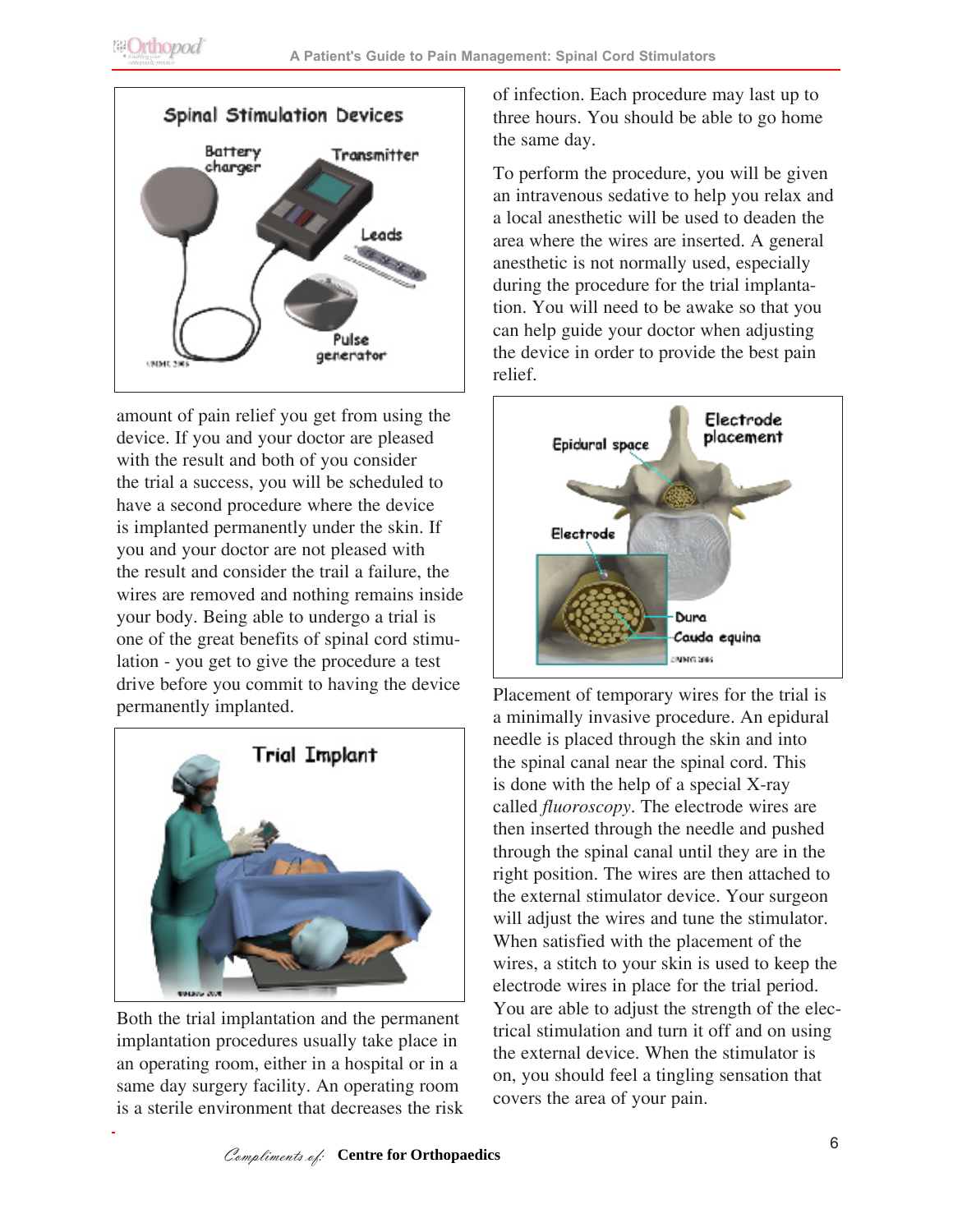

The procedure for permanent placement of the spinal stimulator is very similar to the trial. The new electrodes can be placed in the same way using the needle technique, or if more precise placement is needed a small



incision may be necessary over the spine. The wires are then tunneled under the skin to the area where a small incision is made to place the stimulator device under the skin. If your pain is in your legs, an incision is made on your lower abdomen or upper buttock. For pain involving the arms, an incision is made on the side of the chest.

The stimulator device is controlled by a wireless controller that you should keep with you at all times. The controller allows the stimulator to be programmed to adjust the

type and strength of the electric stimulation. The spinal cord stimulator is not necessarily permanent. It may be removed if necessary. The battery may last two to five years. The device must be removed surgically and the battery or the device replaced.



## Complications

What might go wrong?

Spinal cord stimulation is considered minimally invasive and safe. However there are several complications that may occur during or after this procedure. No invasive procedure is 100 percent foolproof. Complications are uncommon, but you should know what to watch for it they occur.

Infection can occur at the incision site, around the wires, or around the device itself. You should watch for signs of increasing redness, swelling, pain and fever. Almost all infections will need to be treated with antibiotics. When the infection involves the spinal canal, it may be more serious. A condition called an epidural abscess may form inside the spinal canal. This infection can cause a large pocket of pus to form around the nerves putting too much pressure on the nerves. If this complication occurs, you will probably need a surgical procedure to drain the infection and remove the pressure from the nerves. The device, the electrodes and the wires will need to be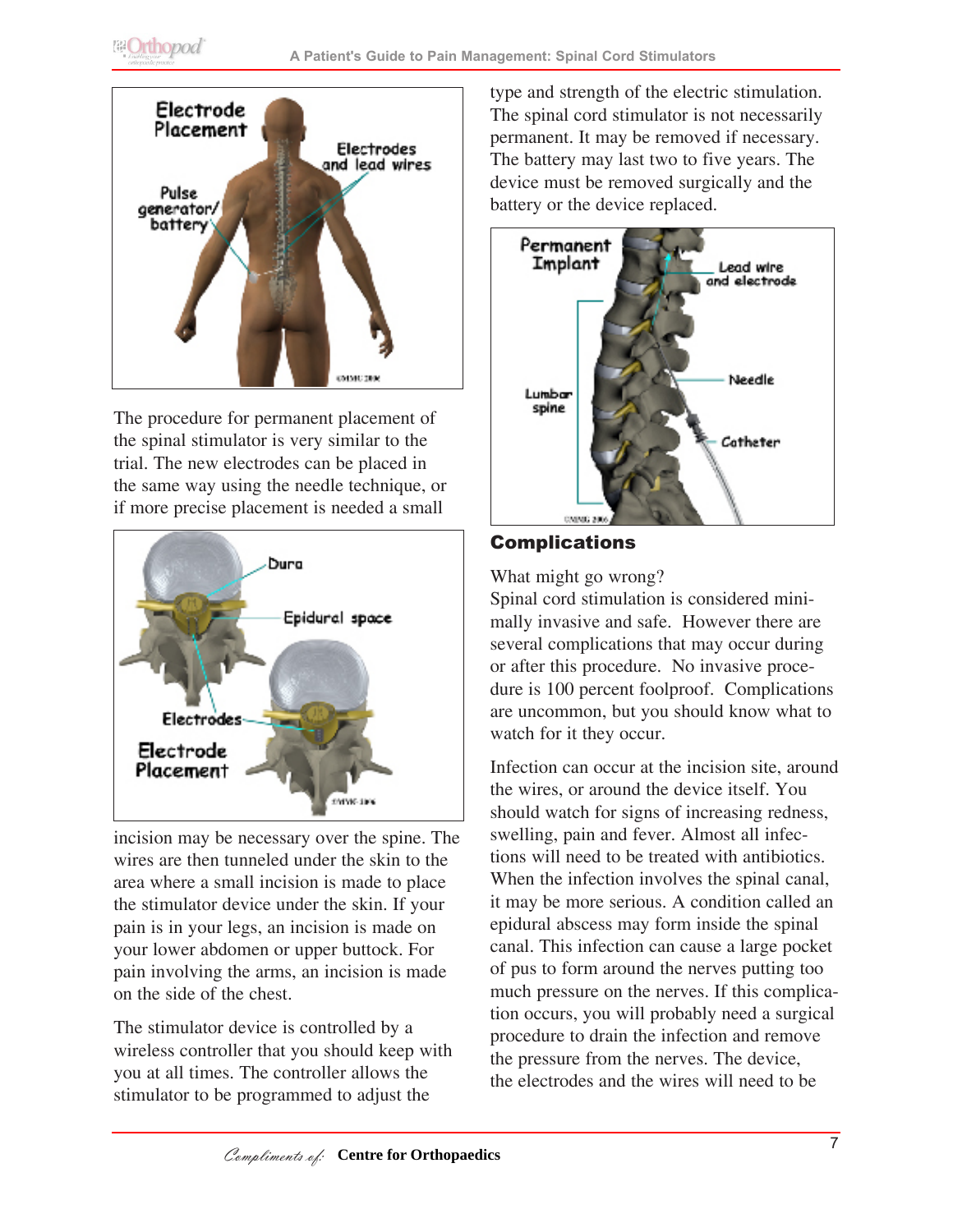removed. Antibiotics will also be necessary to treat the infection.

An epidural hematoma occurs due to excessive bleeding into the spinal canal. The bleeding can cause pressure on the spinal cord. This, in turn, can cause paralysis or loss of movement of the limbs. Loss of bowel and bladder function can also occur. This complication requires emergency surgery to drain the hematoma and relieve the pressure. The spinal cord damage can be permanent.

A *pneumothorax* is the collapse of a lung. A lung can be punctured when needles are inserted in the area of the chest or upper back. If the pneumothorax is small, then it may only require watching for several days until it resolves. If it is severe and interferes with your breathing, a chest tube may need to be inserted to re-inflate the lung.

Damage to the spinal sac during the insertion of the electrodes may cause a persistent spinal fluid leak. The symptom that you will experience if this occurs is a very bad headache. The headache is worse when you are sitting or standing upright. It may cause nausea and vomiting. It will go away if you lie flat or with your head a bit lower that your feet.

The headache occurs because the spinal fluid pressure in the skull decreases. That is why the headache goes away when you lie down the spinal fluid pressure goes back to normal in your skull. Most spinal headaches go away in a few days when the hole in the spinal sac heals and closes. You may be instructed to stay flat for a couple of days until this occurs. If your headache lasts longer than 48 hours, call your surgeon. A spinal fluid leak may require surgery to correct.

Nerve damage caused by needles and electrodes placed in the area of the spinal cord may occur. Even paralysis that could be permanent could occur.

Allergic reactions can occur, usually to medications or dye used during the surgery. A severe allergic reaction called anaphylaxic shock can be deadly.

A *seroma* is the collection of fluid that develops in the pocket around the implanted device. It can last several weeks or months. It can be drained by your surgeon. If the fluid in the seroma becomes infected, the device must be removed and the infected fluid drained.

Finally, technical problems or failure of the device can occur. The electrodes may slip out of position. This may change the area of stimulation and could reduce or eliminate the effectiveness of the pain relief. The wires or the electrodes can break leading to failure of the device.

## After Care

What happens after the procedure?

You will need to lie down as much as possible for 12 hours following your surgery. Your surgeon will allow pain medication for the first few days following surgery. Narcotic pain medications can cause constipation and laxatives may be necessary to have regular bowel movements. You may be asked to avoid the use of an anti-inflammatory such as aspirin, ibuprofen, (Motrin), naproxen (Aleve) as they can cause bleeding.

You will be asked to avoid bending, twisting, stretching, reaching overhead, or lifting objects over five pounds for the first six to eight weeks. This is to avoid movement of the wires that connect the device to the electrodes. You will probably not be allowed to drive for two to four weeks after the procedure. Sexual activity may also be restricted initially.

You should expect some mild swelling and bruising at the incision site. Ice packs may help with pain and swelling. There will be sutures or staples and a dressing covering the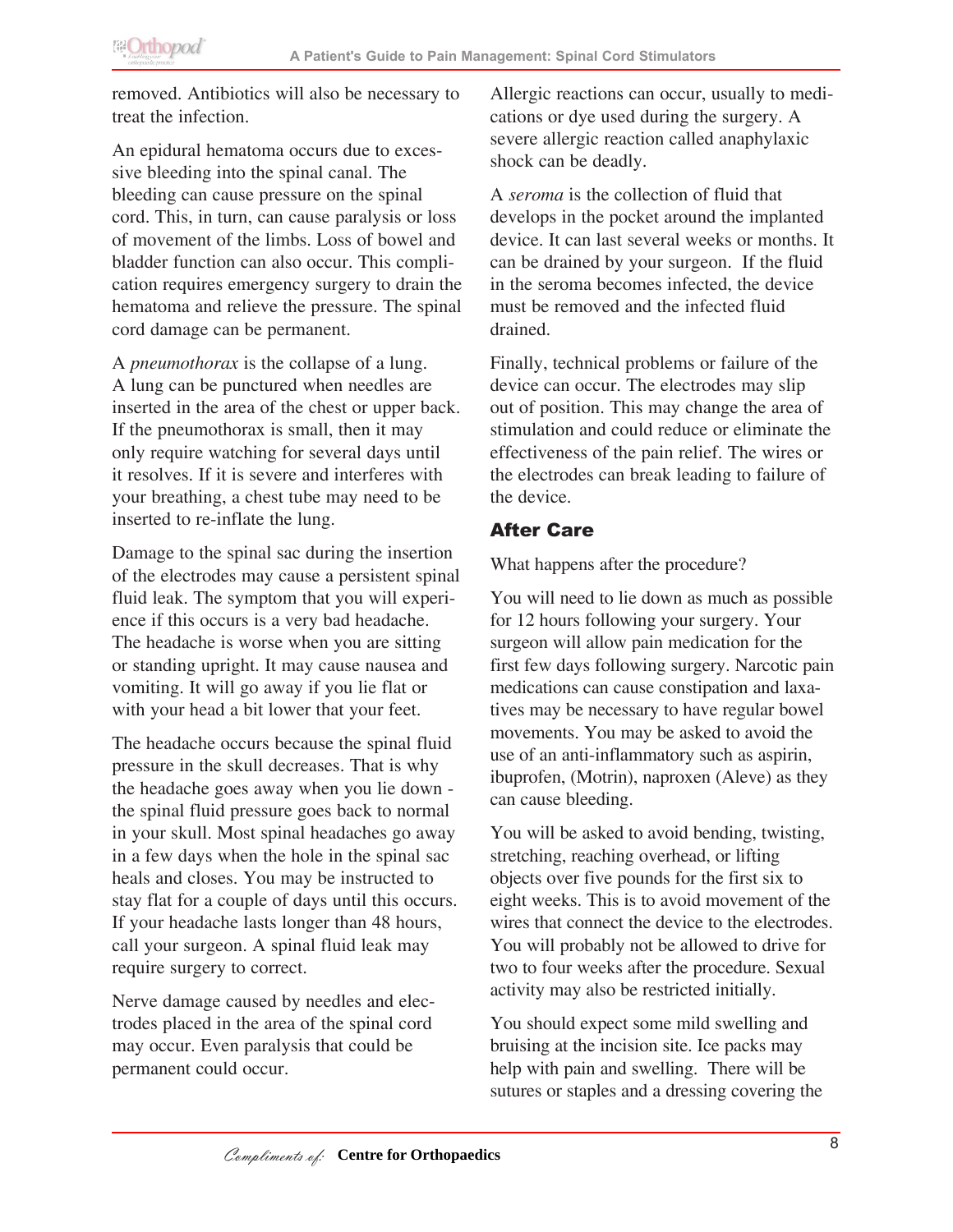incision. Call your doctor immediately if you run a temperature, or notice redness, swelling, separation, or drainage from the incision.

You will be allowed to shower but you should not bathe or submerge your incisions for four weeks. Watch for visible swelling or leaking of fluid from the incisions. You should wear loose clothing over the incision sites. If you should have sudden weakness of your legs, loss of bowel or bladder function, or sudden severe back pain, you should call your surgeon and go to the emergency department. It may indicate pressure on the spinal cord, a complication that could require emergency surgery.

You will be given instructions on how to operate your spinal cord stimulator. Usually one or two hours of stimulation, three to four times a day is enough to relieve pain for the rest of the day. You should expect 50 to 70 percent improvement in your pain. The device should be turned off when driving and operating machinery or power tools.

You will have a follow up appointment with your doctor seven to 10 days after surgery to remove sutures or staples. Your surgeon may make adjustments to the device at this and other follow-up appointments.

After six to eight weeks, you should be able to resume and eventually increase your activity level. As you learn to live with your new device there are a few things you should know. Electronic systems that contain magnets will need to be avoided. They can interfere with the electrical current from your device. These include security systems found in libraries and airports. Strong X-rays, ultrasound, and magnetic resonance imaging (MRI) should also be avoided. Microwaves, cell phones, pagers, and anti-theft sensors will not affect your stimulator. You will be given an identification card that can be shown to airport and other security officials when necessary. The ID card can also be used in the event of a medical emergency.

It is important for medical providers to know about the implanted device.

And remember, the spinal cord stimulator is not a cure for your pain; it is only a part of your overall pain management plan. You will still need to continue working with the other recommendations from your pain management team.